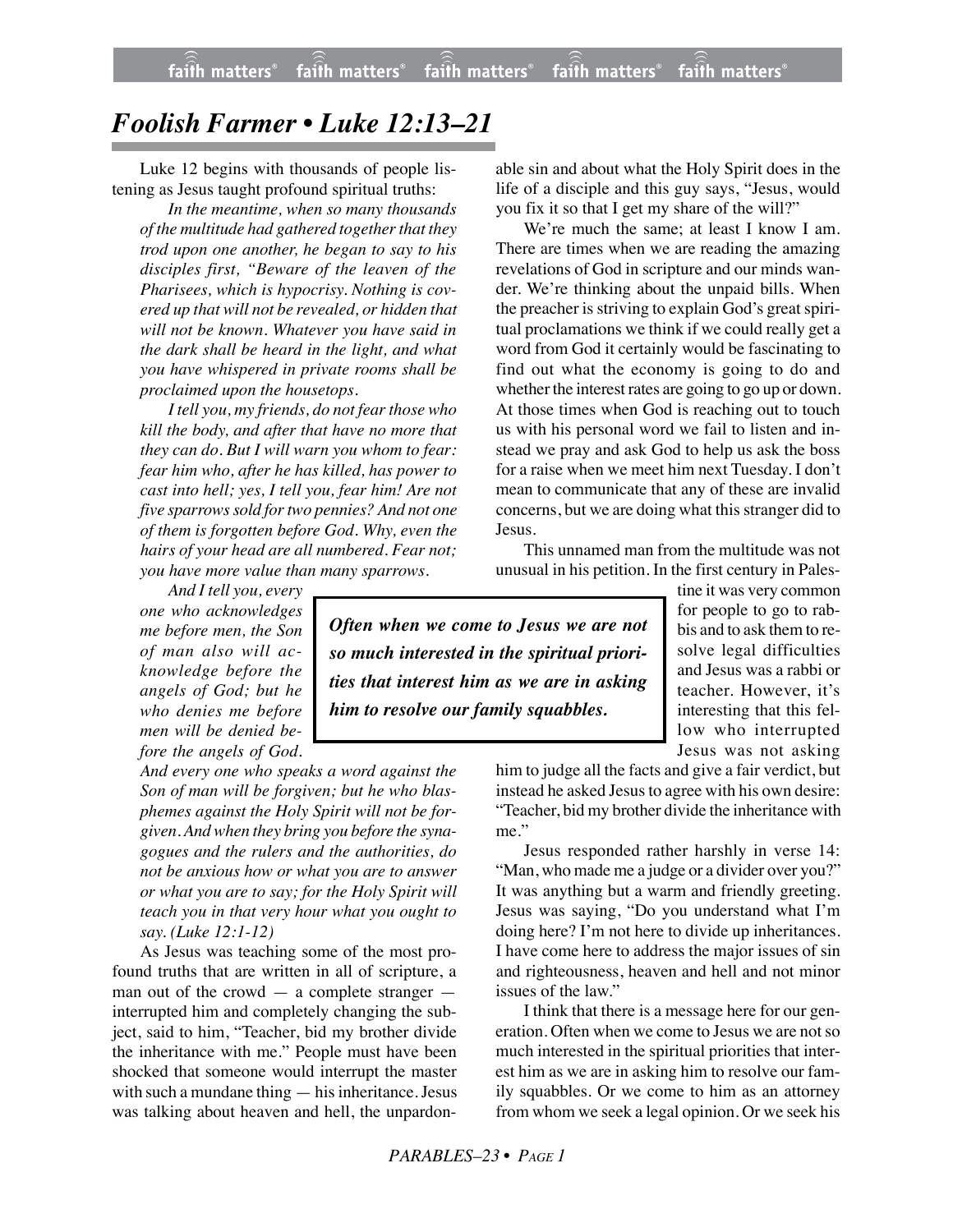advice on how we ought spend our money or pay our bills. Not that those things aren't important, but we need to understand that Jesus is primarily concerned about our eternal destiny and our personal relationship with God.

What Jesus said next in Luke 12:15 is most important. To my thinking it is a verse worth memorizing. It is the very core of what this passage of scripture is all about:

> *Take heed. Beware of all covetousness. For a man's life does not consist in the abundance of his*

## *possessions.*

In this single sentence Jesus summarized what ought to be our attitude toward material possessions in general and money in particular. This verse pointedly preaches against the so called "prosperity theology" that has become popular among some Christians.

Whatever else is on your mind at this moment, give sufficient attention to Jesus' words when he says, "Take heed. Beware of all covetousness. For a man's life does not consist in the abundance of his possessions." That's a big message from the mouth of the master. He wants it clearly understood so he illustrates with a three-point parable.

Point number one is success. Luke 12:16 tells us, "The land of a rich man brought forth plentifully." This parable is the story of a man who had it made! He was very rich and successful. If he lived today he would be a prime candidate to be on the cover of Money magazine because he was that successful and that prosperous. He was the kind of man that I think most of us admire and maybe even envy. If we had the opportunity to have lunch together we would ask him, "What is the key to your success? Why do you become richer and richer when so many other people are poor?"

He's like the guy that's already loaded and then wins the lottery. Or the person who seems to have plenty of money already and then gets a major inheritance or a stock market killing or a big bonus.

We've all fantasized about winning a million dollars tax free, receiving an unexpected inheritance or winning a lawsuit. We'd love to experience such success. Yet seldom do we think about the downside. Are the happiest people you know also the richest people you know? Seldom, when we imagine that type of success for ourselves or for anyone else, do we think about how riches often lead, not to contentment, but to tragedy.

When we read Jesus' words in Mark 10:25, "It is easier for a camel to go through the eye of a needle than it is for a rich man to enter the kingdom of heaven," we often spend more energy explaining the meaning of the "eye of the needle" as a gate in the city of Jerusalem, than considering the warning of the danger of riches.

 I'll be up front with you. I read what the Bible says about success and wealth and money. I know the warnings. I read them and I preach them. And yet, I would like to have a few million. If this next week I find out that someone has left me a significant amount of money, in all probability I will cash the check.

Except compared to the farmer in the parable I already am rich. I live in a house that he probably never could have dreamed of. I have a car, a boat, lots of books and several TVs. So what I am really admitting to you is not that I would like to be rich but that I would like to be richer. Success.

And so Jesus says to me, "Take heed, and beware of all covetousness; for a man's life does not consist in the abundance of his possessions." The Greek word that's translated as "beware" literally means "to take positive action to ward off a foe." So the idea is that you're being attacked and you've got to immediately do something significant to fight against the tremendous foe that's out to get you. Jesus is saying to me and to you, "Watch out for the stuff called success. Watch out for it and take positive action to ward off the dangers because success and riches and particularly the desire for more riches can be your greatest enemy."

The second point in Jesus' parable is about self. Listen to the thoughts of the farmer in verses seventeen to nineteen:

*And he thought to himself, "What shall I do, for I have no where to store my crops?" And he said, "I will do this: I will pull down my barns, and build larger ones; and there I will store all my grain and my goods. And I will say to my soul, 'Soul, you have ample goods laid up for many years; take your ease, eat, drink, be merry.'"*

There are a lot of very positive things that here can be said about this farmer. He was a good business manager. He used his resources well. He was a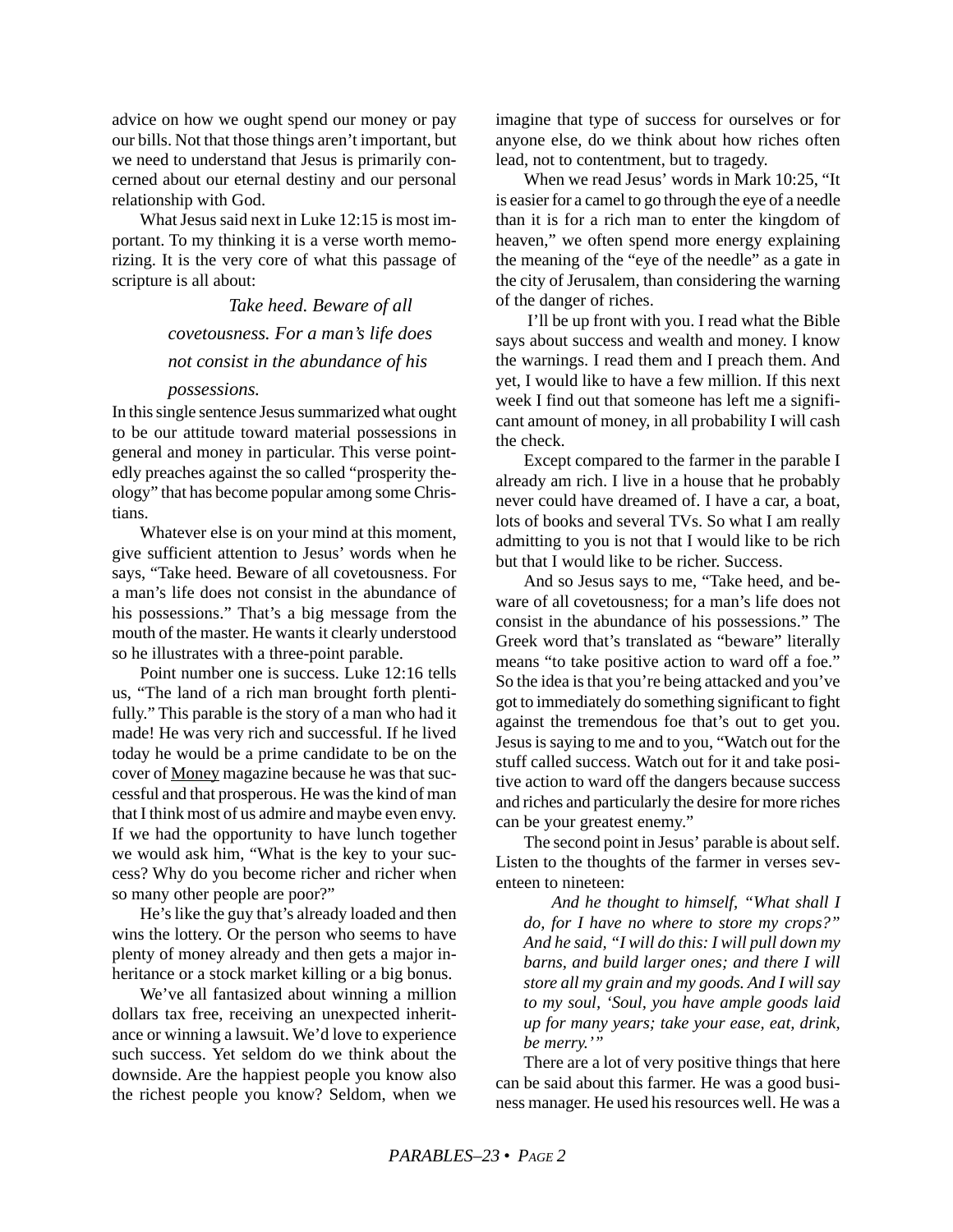man of vision, decision and the kind of guy who planned ahead. He looked to the future and made provision for possible lean years ahead. In one sense he was very consistent with what Jesus taught elsewhere in other parables about money. He didn't hoard his money like Uncle Scrooge but used it for ease, food and pleasure. He took what he had and did something with it.

So why did he get in so much trouble? The problem here is "self." He was completely selfish. Listen again to verses 17 to 19 and particularly to the personal pronouns "I" and "my":

*"What shall I do, for I have no where to store my crops?" And he said, "I will do this: I will pull down my barns, and build larger ones; and there I will store all my grain and my goods. And I will say to my soul, 'Soul, you have ample goods laid up for many years; take your ease, eat, drink, be merry.'"*

This man did not consider himself a steward of what God had lent to him. He really believed that everything that he had was his. But there's more to it than that. This guy thought that his security for the future was in his possessions. John Calvin, the great reformation leader, wrote a fascinating comment on this man: "He lengthened out his expectation of life, in proportion to his great riches." He was a fool! He figured the more money he had the longer he would live.

He wasn't alone, for this is a timeless phenomenon. Who do you think is really more prone to trust God, the rich man or the poor man? When you reflect back on your own experience as I often have, is it not adversity that tends to draw us to God far for a place to sleep. Only if that comfortable home is lost do we then in that adversity turn to God and depend upon him. When we have comprehensive health insurance we don't worry about paying our medical bills. It is what we don't have that tends to draw us closest to God.

Try to follow the points being made in this parable. It is success to self. It's a good feeling to be successful. And it's a good feeling to be self-reliant. We tend to want more and more of the money which makes us more and more successful so we can depend more and more upon ourselves.

There's an old Roman proverb that says that money is like seawater. The more a man drinks the thirstier he becomes. I saw part of a TV quiz program where the contestants were asked, "What percent of women who are millionaires would give up their money to become the most beautiful woman in the world?" The answer was nine percent. Now I would have guessed far more but then I wouldn't give up anything to become the most beautiful woman in the world so maybe I'm not a good judge of that. Ninety-one percent found too much security in possessions to give them up for anything.

Does all this mean that money is bad? No but dangerous. Jesus warns us, "Take heed, and beware of covetousness; for a man's life does not consist in the abundance of his possessions."

Which brings us to Jesus' third point in this parable: success, self and soul. He says in verse 20 to the foolish farmer, "Fool! This night your soul is required of you; and the things you have prepared, whose will they be?"

The farmer was so sure he was secure. He

more than prosperity? There may be some exceptions, but don't write your rule by the exception. It is most often the tough experiences of life that cause us to come

close to the Lord and it is the prosperous experiences of life that tend to cause us to trust in ourselves.

When we pray for our daily bread in the Lord's Prayer, in all probability it is nothing more than a ritual because we have plenty of bread and food. We come from homes where the refrigerator is full. When we have money in our pocketbooks we don't particularly trust God for "daily bread." When we live in comfortable homes we're not likely to pray

*It is what we don't have that tends to draw us closest to God.*

thought he had everything under control. But he didn't. God is the ultimate decider of the ultimate issue: death. The farmer indeed was a fool. He had

made a success of everything except what really mattered most.

He was so foolish — yet such a common foolishness. Our society screams the importance of success and self. Pick up today's newspaper or turn to any station on the television and you can't escape the message that success, money and possessions bring power and make life good. But it's wrong. I think it's tough to imagine that anything that we hear that frequently is really all that wrong.